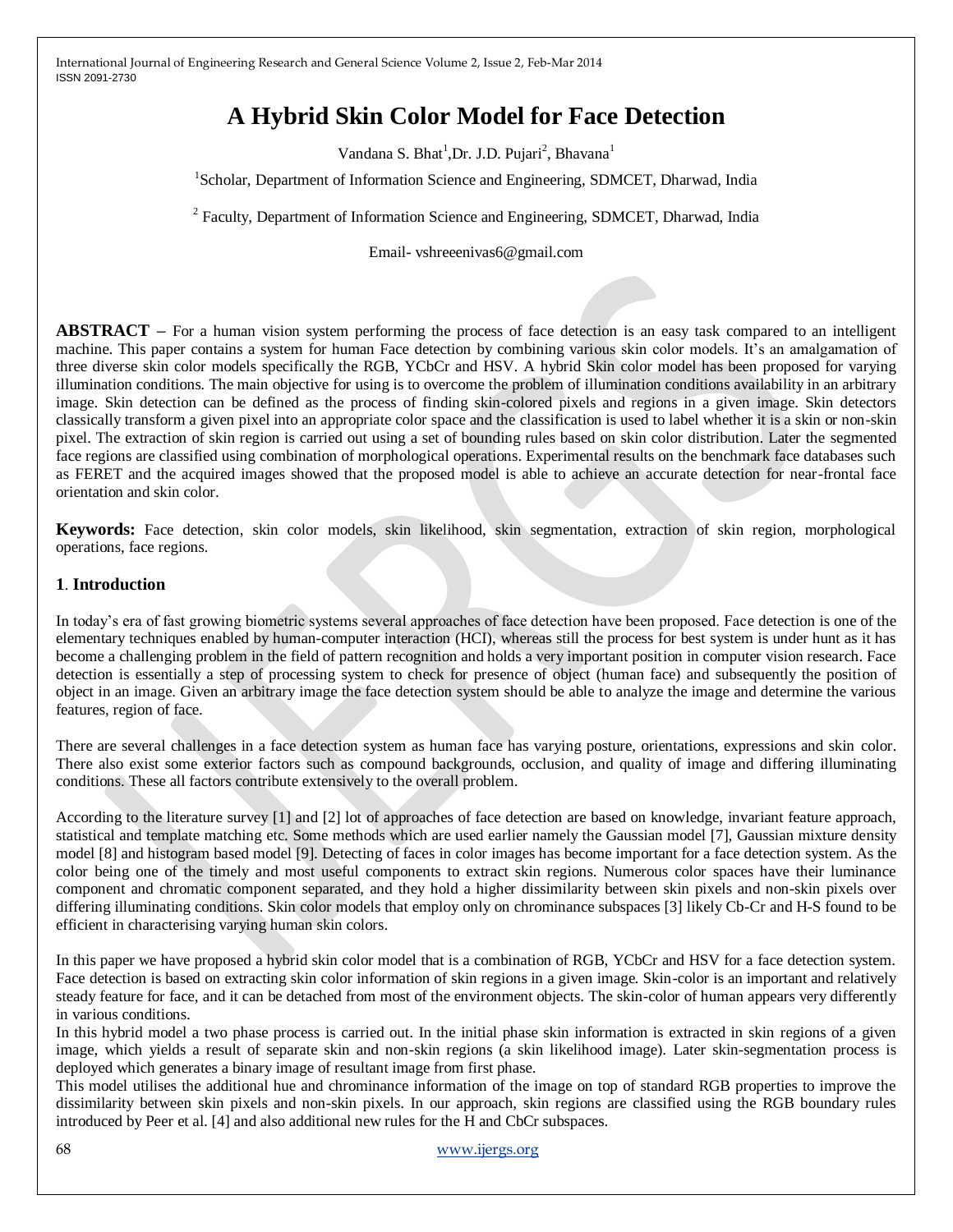The rules are constructed based on the skin color distribution obtained from the training images. The cataloguing of the extracted regions is further refined using a parallel blend of morphological operations. The rest of the paper is organised as follows: Brief description of the various steps: Section 2: A System Overview, Section 3: The Hybrid Skin Color Model, Section 4: Morphological Operations. Section 5: Experimental Results and comparative study. Finally, Section 6: Conclusion of the paper.

# **2. A System Overview**

Face detection is a field which integrates the system such as: Computer vision, Computer graphics, Physiology, Evaluation.

An overview on a face detection system is explained as given in the Figure 1.



Figure 1: Face Detection system overview

The proposed face detection system consists of two image processing steps to detect the human face in a given arbitrary image. Initially the set of input images are taken as first step of face detection. Colors play a significant role for object detection. In our proposed hybrid skin color model (color based approach), a combination of RGB, YCbCr and HSV are used to construct the bounding rules for skin color distribution. The unique features of the image are extracted and skin likelihood image is obtained. The bounding rules are used to segment the skin regions from the resultant images (binary image).

In the second step a combination of morphological operations is carried out to extract the skin regions to remove non-skin regions. Adding or removing the pixel from an object is fully based on the size or shape of the structuring element, which defines the neighbourhood pixel. Hence morphing process is completed by filling all the holes present in skin regions with proper shape of face region. Lastly the box is drawn around retained face regions which detect faces.

# **3. The hybrid skin color model**

## **3.1 Color Segmentation**

Color being one of the prominent components, human facial skin component is subspace of the total color space. It would be precise to use face color correlations by deploying appropriate color model. A hybrid model is a combination of RGB, YCbCr and HSV skin color model. RGB is one of the device dependent color space where the resultant color always depends on the set up deployed.

An overview of RGB, YCbCr and HSV skin color model is explained.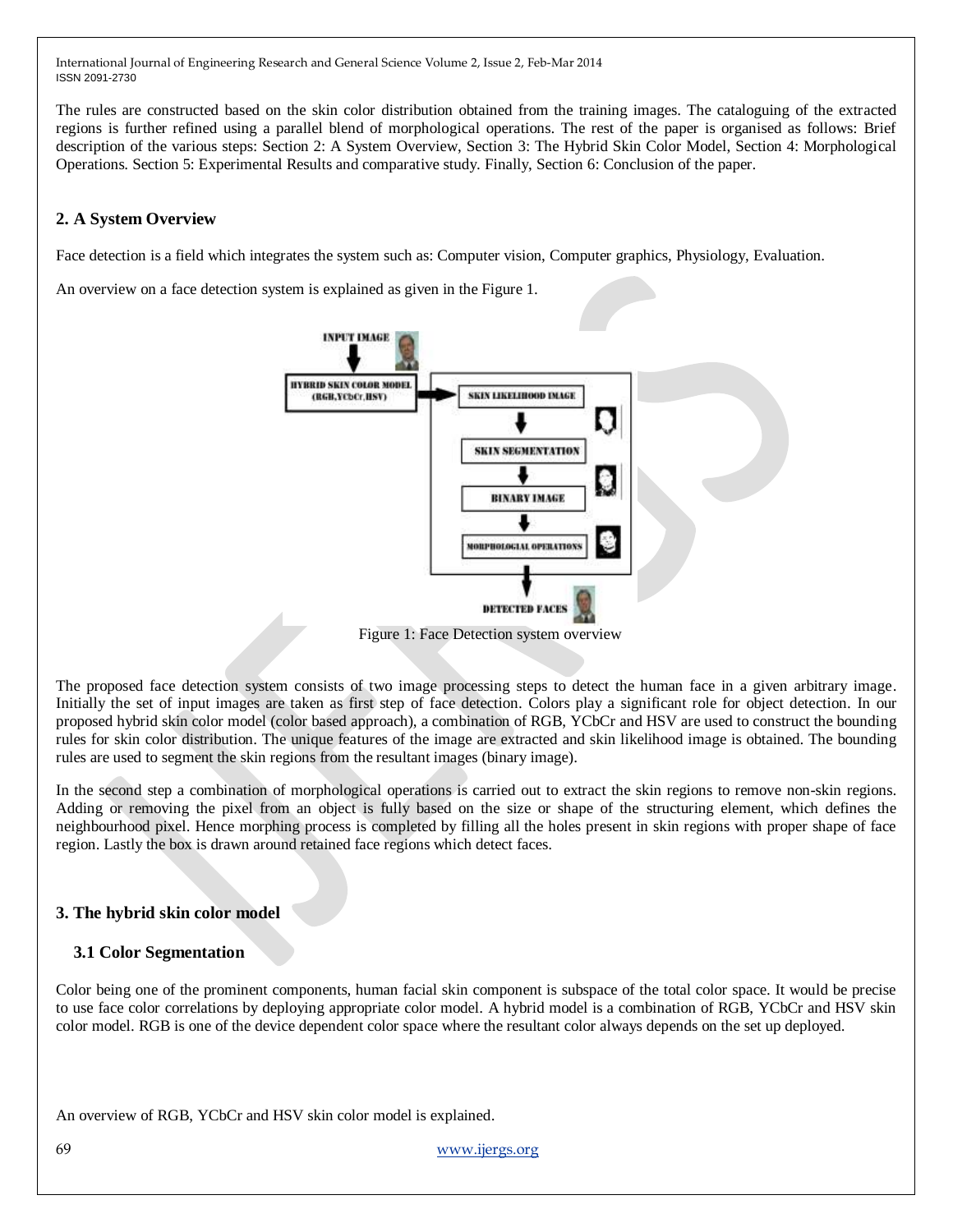RGB: A different way to a device dependency is to imagine an RGB cube within a color space representing all possible colors. We define a color by its values on the three axes, however the exact color will depend on the position of the cube within the perceptual color space, i.e. move the cube (by changing the set-up) and the color will change. They are known as device calibrated color spaces [12].



Figure 2: RGB color space

RGB space may be displayed as a cube based on the three axis corresponding to red, green and blue, [CST 2004] where the value of (R,G,B) is classified as skin

## R>95 and G>40 and B>20

YCbCr: The YCbCr color space is commonly used in image processing as it separates the luminance, in Y component, form the chrominance described through Cb and Cr components. Several definitions of this transformation exist as [6]: two color difference in Cb and Cr values is formed by subtracting luma from RGB red and blue values



Figure 3: Skin color distribution in CbCr color space.

The Cb and Cr components are used to characterize the skin color information. It is shown that skin color is localized in a small cluster in this color space [10].

70 [www.ijergs.org](http://www.ijergs.org/) HSV: In situations where color description plays an integral role, the HSV color model is often preferred over the RGB model. HSV color model is the cylindrical representation of RGB color model. HSV stands for hue, saturation and value. In each cylinder, the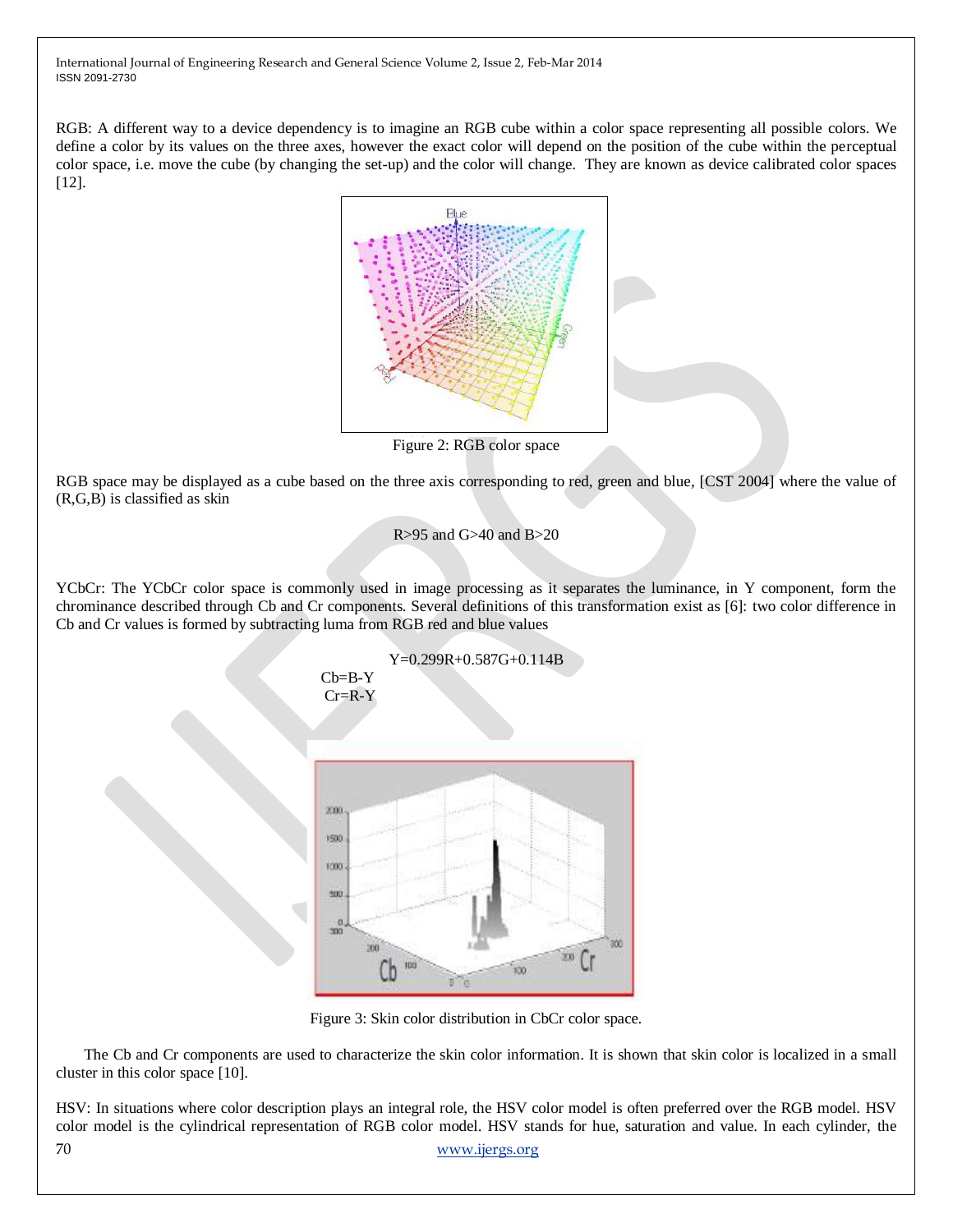angle around the central vertical axis corresponds to "hue" or it form the basic pure color of the image, the distance from the axis corresponds to "saturation" or when white color and black color is mixed with pure color it forms the two different form "tint" and "shade" respectively. The HSV model describes colors similarly to how the human eye tends to perceive color.



Figure 4: HSV color space

RGB defines color in terms of a combination of primary colors, whereas, HSV describes color using more familiar comparisons such as color, vibrancy and brightness.

Hence by considering all the features of RGB, YCbCr and HSV skin color models, a hybrid model is proposed. To build a color model, set of images were analyzed and the properties of skin color in various spaces. The images containing skin color regions were either exposed to uniform illumination or flashlight illumination.

A. Illuminant bounding rules

.

Illumination in Computer vision can be defined as the methods for acquiring, [processing,](http://en.wikipedia.org/wiki/Digital_image_processing) analyzing, and understanding images. The illumination of the subject is a key element in creating an object (image), and the interchange of [light](http://en.wikipedia.org/wiki/Light) and [shadow](http://en.wikipedia.org/wiki/Shadow) is also important. The position of the [light sources](http://en.wikipedia.org/wiki/Light_source) can make a considerable difference in the type of object that is being presented. In divergence, a single light source, such as daylight, can serve to highlight any texture or interesting features. Illumination is an important concept in [computer graphics](http://en.wikipedia.org/wiki/Computer_graphics)**.**

Images were analyzed in hybrid color spaces (i.e., RGB, YCbCr and HSV). In RGB color space all the 3 channels are not distinguished, so a simple histogram will show the uniformity across spectrum values. In RGB space the skin rules introduced by Peer et al. [4], [11] are:

1. Uniform daylight illumination rule can be defined as  $(R > 95)$  AND  $(G > 40)$  AND  $(B > 20)$  AND  $(max \{R, G, B\}$  – min $\{R, G, B\}$  > 15) AND  $(R - G)$  = 15) AND  $(R > G)$  AND  $(R > B)$ 

2. The skin color under flashlight or lateral illumination rule is given by  $(R > 220)$  AND  $(G > 210)$  AND  $(B > 170)$  AND  $(R - G \le 15)$  AND  $(R > B)$  AND  $(G > B)$ 

Considering both the illuminations conditions i.e., uniform daylight and lateral illumination, A logical OR is used to combine both the illuminating conditions and a bounding rule is obtained.

But the CbCr subspace is a strong discriminates of skin color,

 $C_B \geq 60$  &&  $C_R \geq 130$  $C_B \geq 130$  & &  $C_R \geq 165$ 

And in HSV model hue shows the significant discrimination of skin color regions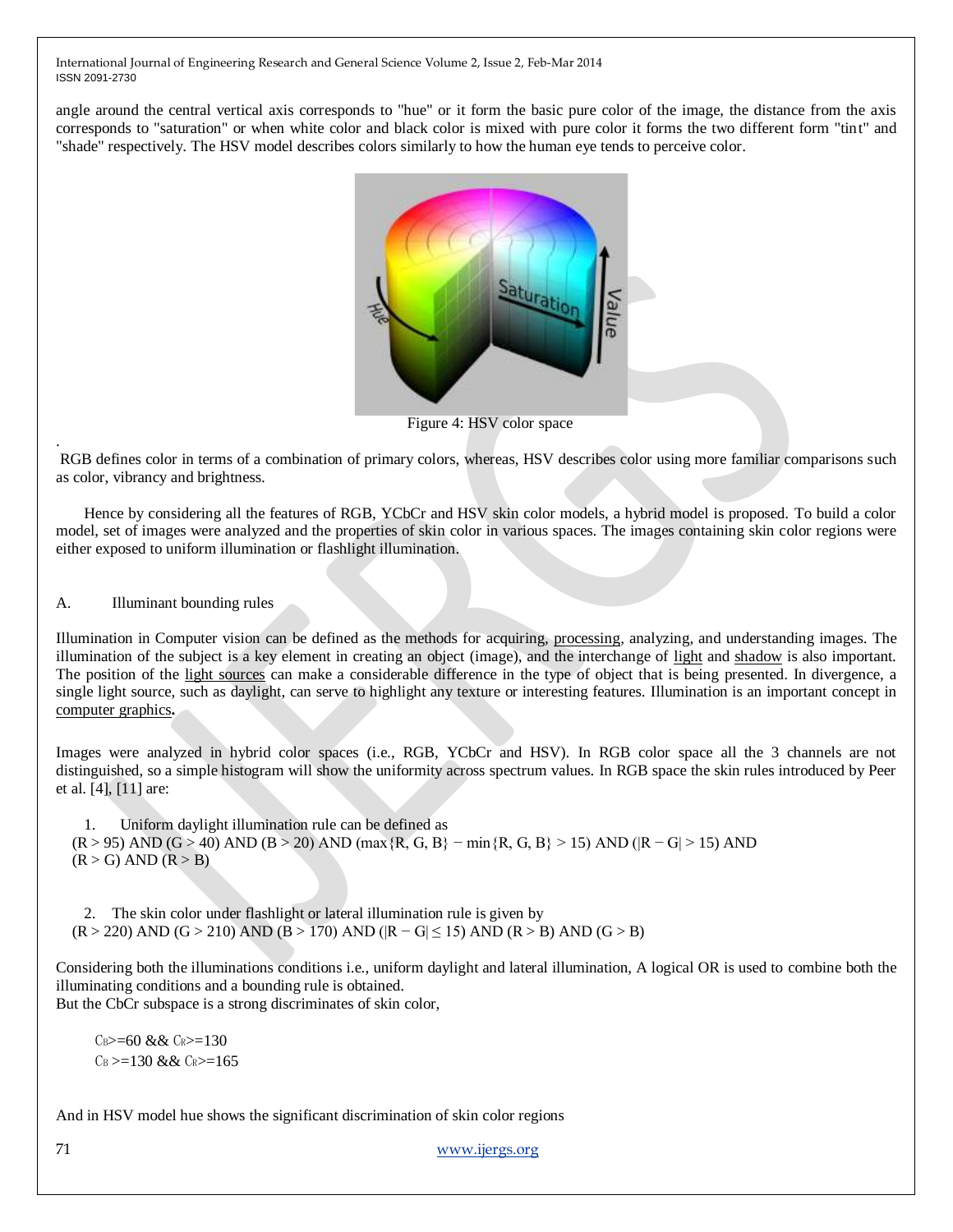$H>=0$  & &  $H<=50$  $S \geq 0.1$  & &  $S \leq 0.9$ 

#### B. Skin segmentation

The hybrid model a combination of the bounding rules from all the 3 skin color models. The segmentation process is a precise and accurate. Segmentation technique uses all 3 color space to boost up face detection rate.

Skin color detection may avoid extensive search of face regions in a given entire image. Initially the process of rejecting non-skin regions, so that only the skin like areas of given image i.e. the skin color segmented image for further processing.

From all 3 color models, the RGB color model is lighting sensitive, in YCbCr color model the distribution of skin areas is consistent in Cb and Cr components across different races and lastly the HSV color model hue is not reliable when saturation is low. Hence combination of these color models overcomes the illumination conditions and yields better result than individual color model. But still there exists some common issues in resulting segmented skin color regions:

- a. The fragmented regions often consist of holes and gaps.
- b. The extracted skin color regions may not be face regions; there are possibilities that certain skin regions (arms & legs) are exposed limbs.
- c. Even the similarity of skin color may exist in foreground and back ground objects.

#### **4. Morphological operations**

The face detection system involves subsequently the usage of morphological operations to refine the skin regions extracted from the segmentation phase.

Initially the simple hole filling operation to fill any individual holes or gaps, and the process of simple dilation is applied on the regions, the dilate function maintains the size of individual blobs of skin detected. Then flood fill operation is used to close gaps and holes within each region.

Later the determination of the skin likelihood region is evaluated for properties. The height and width ratio of the region bounding box has range of values lies between 1.6 and 0.8. The ratio above 1.6 would not suggest a human face, as the orientation is vertically longer height than width. Ratios below 0.8 are misclassified as arms, legs and other elongated objects. After the height and width ratio is applied it results in face detection.

#### **5. Results**:

Our proposed face detection method was implemented with MATLAB. Testing was carried out with benchmark face database set such as FERET and acquired images. The images are near-frontal faces and also of various indoor, outdoor scenes with varying lighting conditions.

Two performance metrics are defined to estimate the success of face detection system. They are FDR and SDR.(refer original paper)

False Detection Rate (FDR) is defined as the number of false detections over the total number of detections.

 $FDR = false$  detections  $X100\%$ number of detections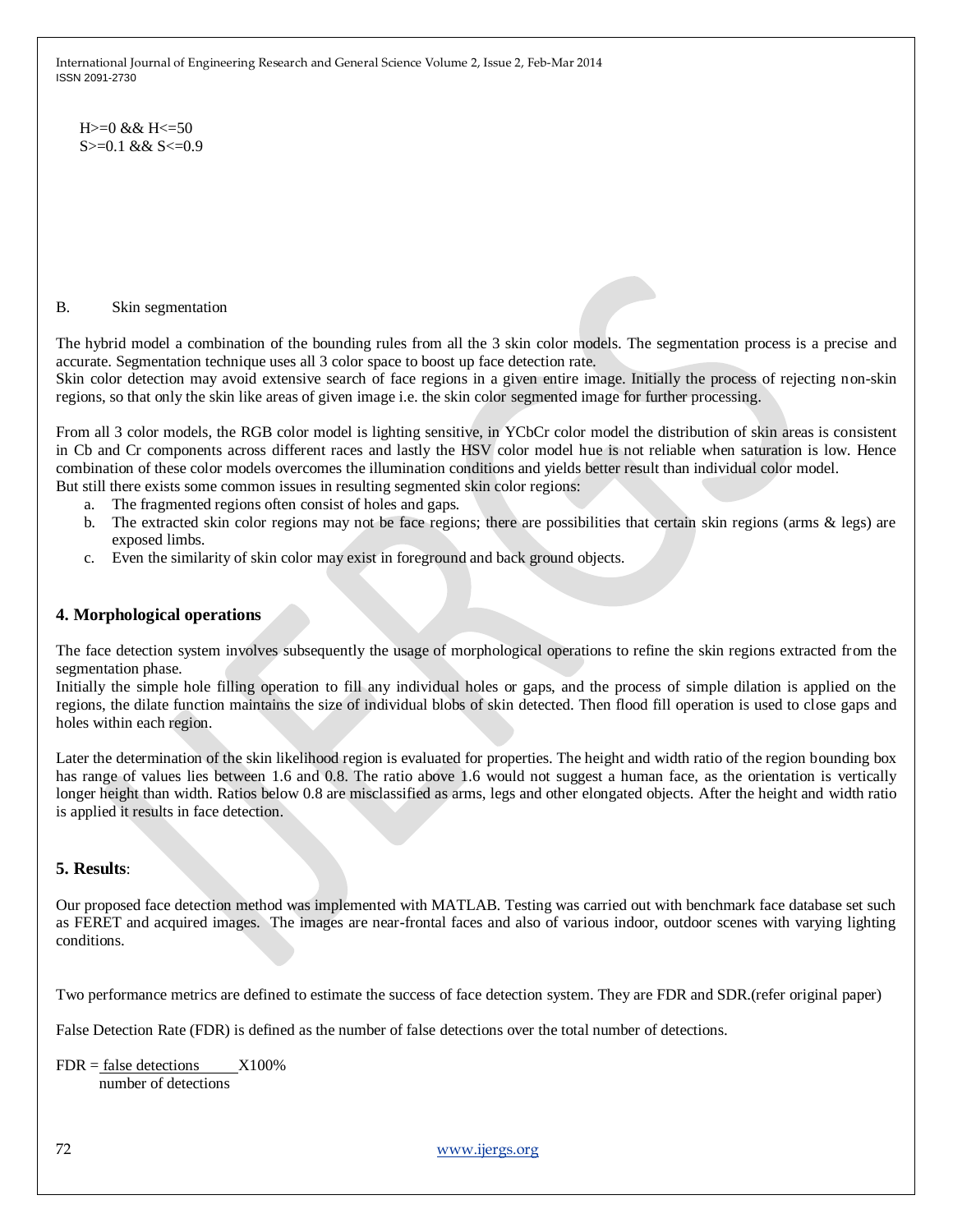Success Detection Rate (SDR) is defined as the number of correctly detected faces over the actual number of faces in the image, where the number of detected faces is equal to the number of faces minus the number of false dismissals.

#### $SDR = correct detected faces$   $X100\%$ number of faces

By considering set of parameters the performance of hybrid model was evaluated. The parameters are face detected, time to execute using combination of skin color model, false positive and accuracy.

Table 1: Results of face detected on RGB, YCbCr and HSV Color spaces

| No. of<br>Images<br>(20) | FDR(%) | $SDR$ $(\%)$ | Time to<br>execute | Face detection |
|--------------------------|--------|--------------|--------------------|----------------|
| RGB                      | 41.01  | 67.00        | 4.6623             | 16             |
| YCbCr                    | 35.16  | 76.15        | 4.6463             | 17             |
| <b>HSV</b>               | 32.62  | 78.14        | 6.3046             |                |

Table 2: Results of face detected on combination of two color spaces

| No. of<br>Images<br>(20) | FDR(%) | SDR(%) | Time to<br>execute | Face detection |
|--------------------------|--------|--------|--------------------|----------------|
| $RGB +$<br><b>YCbCr</b>  | 40.10  | 68.02  | 5.6236             | 15             |
| YCbCr<br>$+$ HSV         | 33.01  | 77.12  | 6.4053             | 17             |
| $RGB +$<br><b>HSV</b>    | 39.13  | 67.32  | 5.9743             | 16             |

Table 3: Results of face detected on hybrid model (RGB, YCbCr, HSV color spaces).

| No. of Images<br>$^{\prime\prime}20$ | $FDR(\%)$ | <b>SDR</b><br>$\frac{9}{6}$ | Time to<br>execute | Face detection |
|--------------------------------------|-----------|-----------------------------|--------------------|----------------|
| $RGB + YCbCr +$<br>HSV               | 31.26     | 79.14                       | 4.5243             | 18             |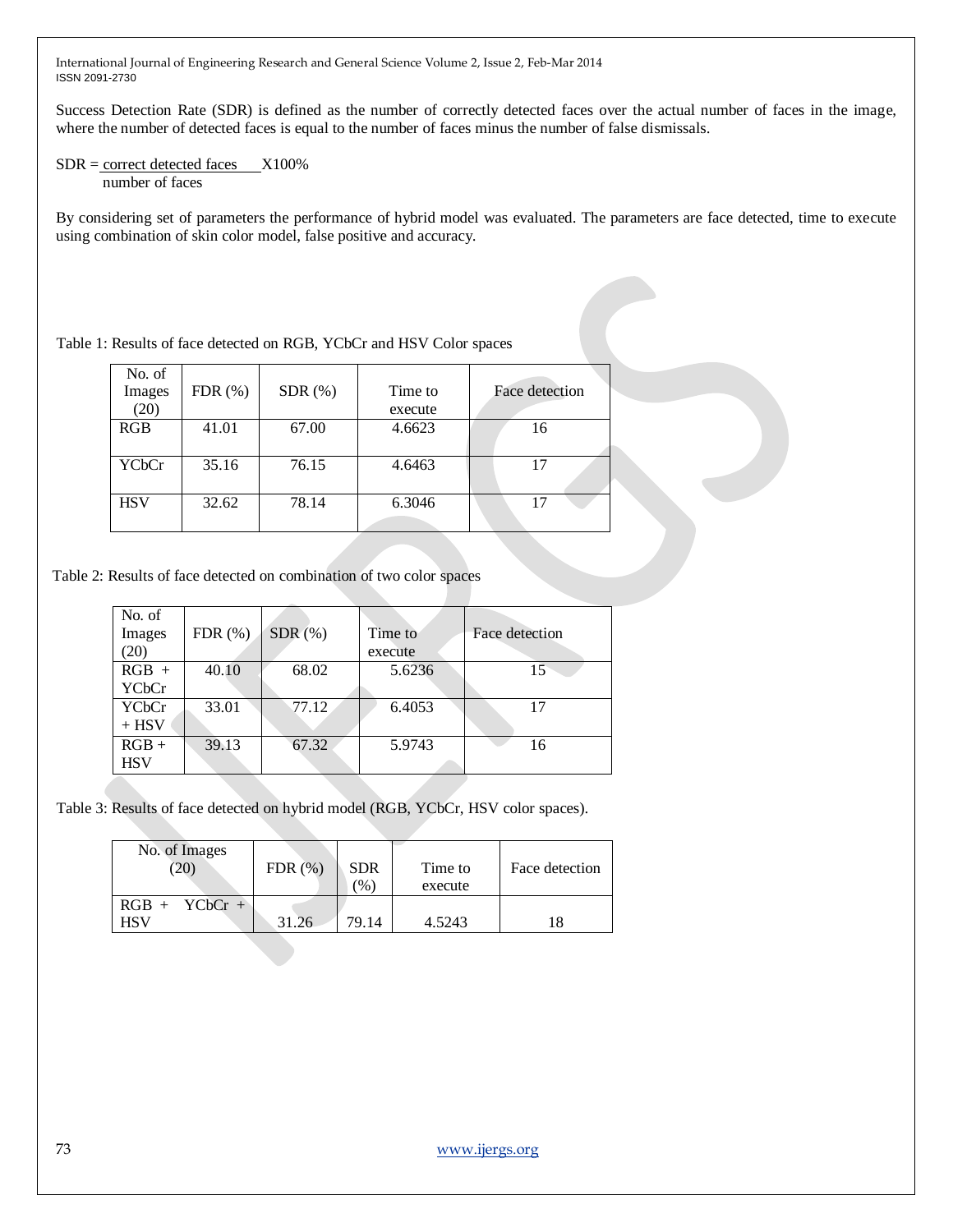#### **Comparative study:**

 The 3 color sub spaces RGB, YCbCr and HSV are compared for the varying illuminating conditions with set of images. Now through the analysis process the obtained results are as follows, for the daylight illumination YCbCr color spaces gives better results compare to other two color model. In lateral illumination HSV color space is better compared to RGB and YCbCr.

| Illumination conditions | No of  | <b>RGB</b>    | YCbCr           | <b>HSV</b> |                       |
|-------------------------|--------|---------------|-----------------|------------|-----------------------|
|                         | images | $\frac{9}{6}$ | $\mathcal{O}_0$ | $\%$       | Analysis              |
| Daylight illumination   |        |               |                 |            | YCbCr is better color |
|                         | 10     | 64            | 69              | 65         | space.                |
| Lateral illumination    |        |               |                 |            | HSV is better color   |
|                         | 10     | 53            | 54              | 57         | space                 |

Set of face detected result set images:

FERET DATABASE:









BENCHMARK IMAGES: